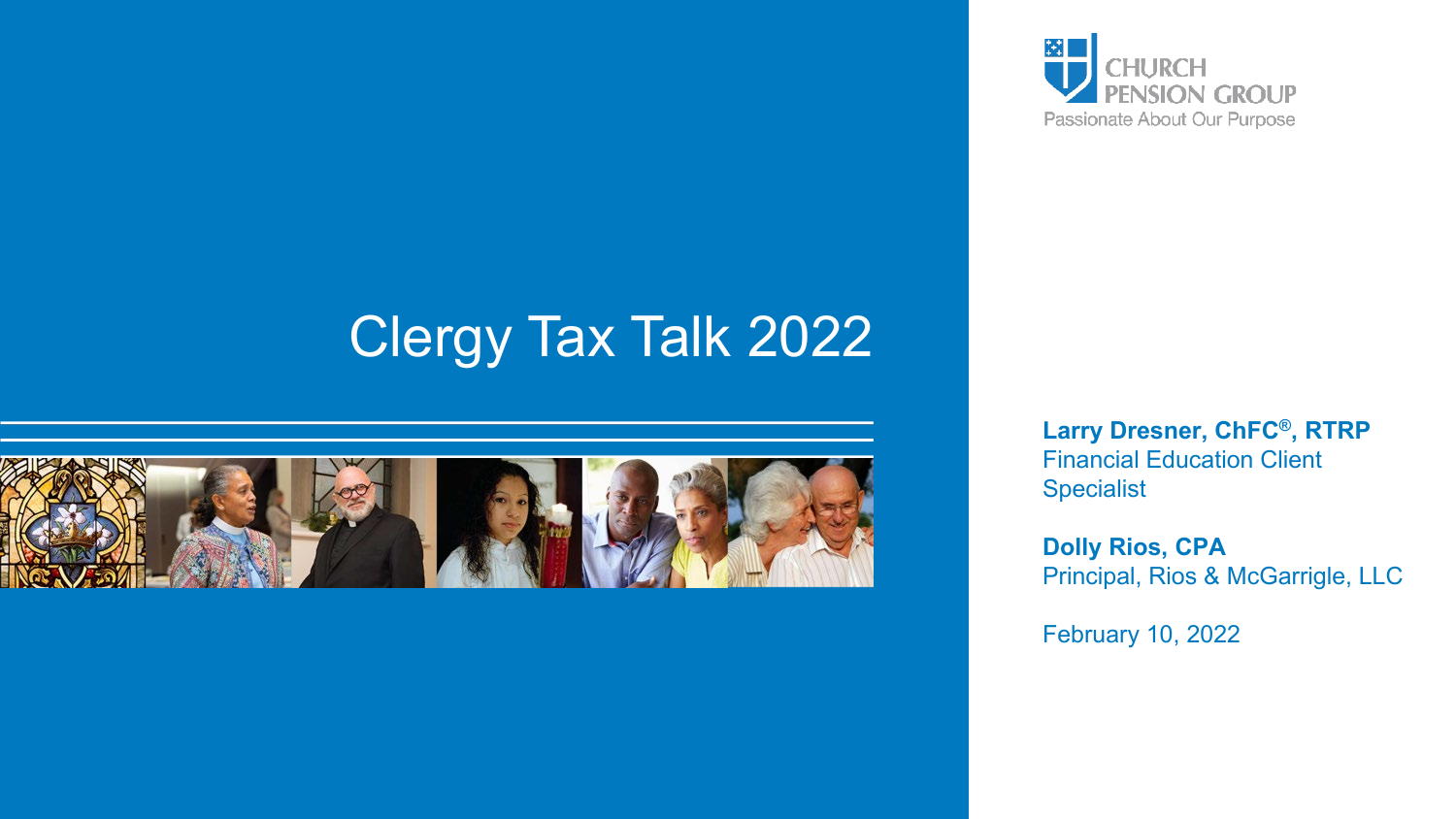### $\equiv$  Today's Presenters



**Larry Dresner, ChFC®, RTRP** Financial Education Client Specialist Church Pension Group Education & Wellness



**Dolly Rios, CPA Principal** Rios & McGarrigle, LLC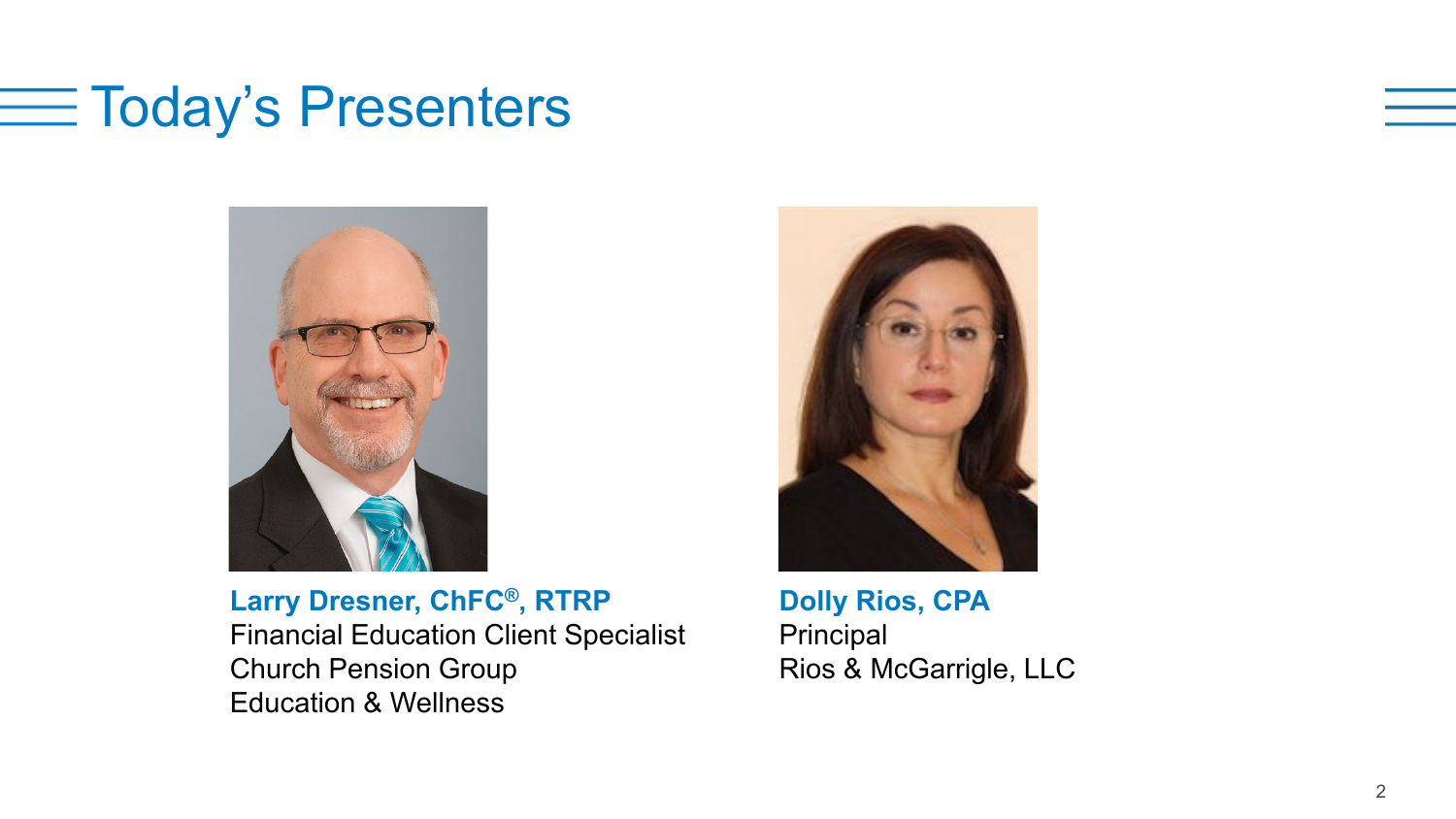# **E Clergy Taxes**

- Clergy have dual tax status
	- Clergy are employees for federal income tax reporting purposes and are selfemployed for social security purposes
- Receive form W-2, not form 1099-Misc
- Exempt from withholding, but make quarterly estimated tax payment to cover both income and SECA taxes anticipated for the current year
- Can voluntarily have tax withheld
	- Include enough to cover estimated self-employment tax liability

Federal Income Tax (tax rate based on income)

• General Government Services

SECA (15.3%)

- Social Security
- Medicare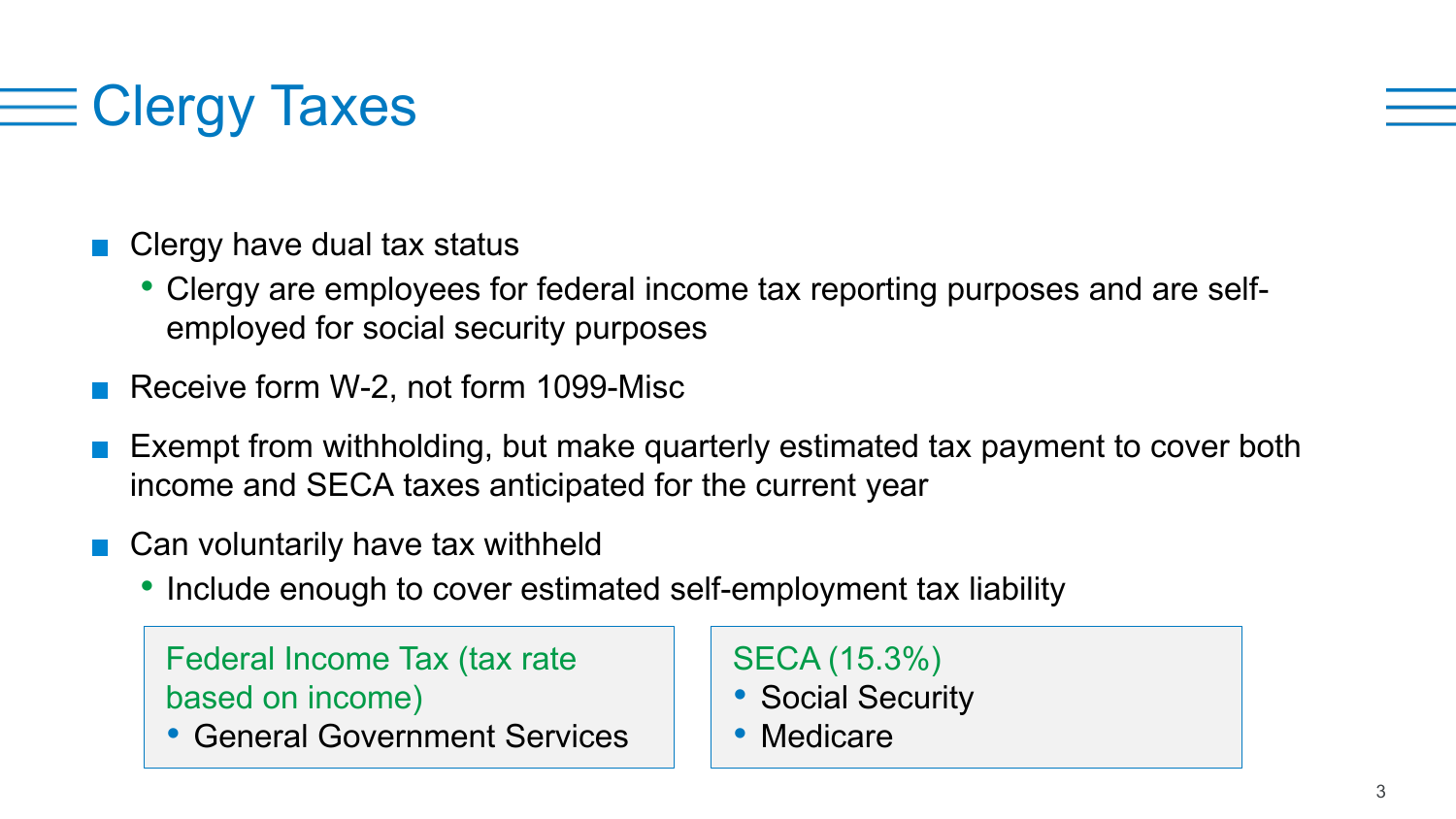

# 2022 Clergy Tax Return Preparation Guide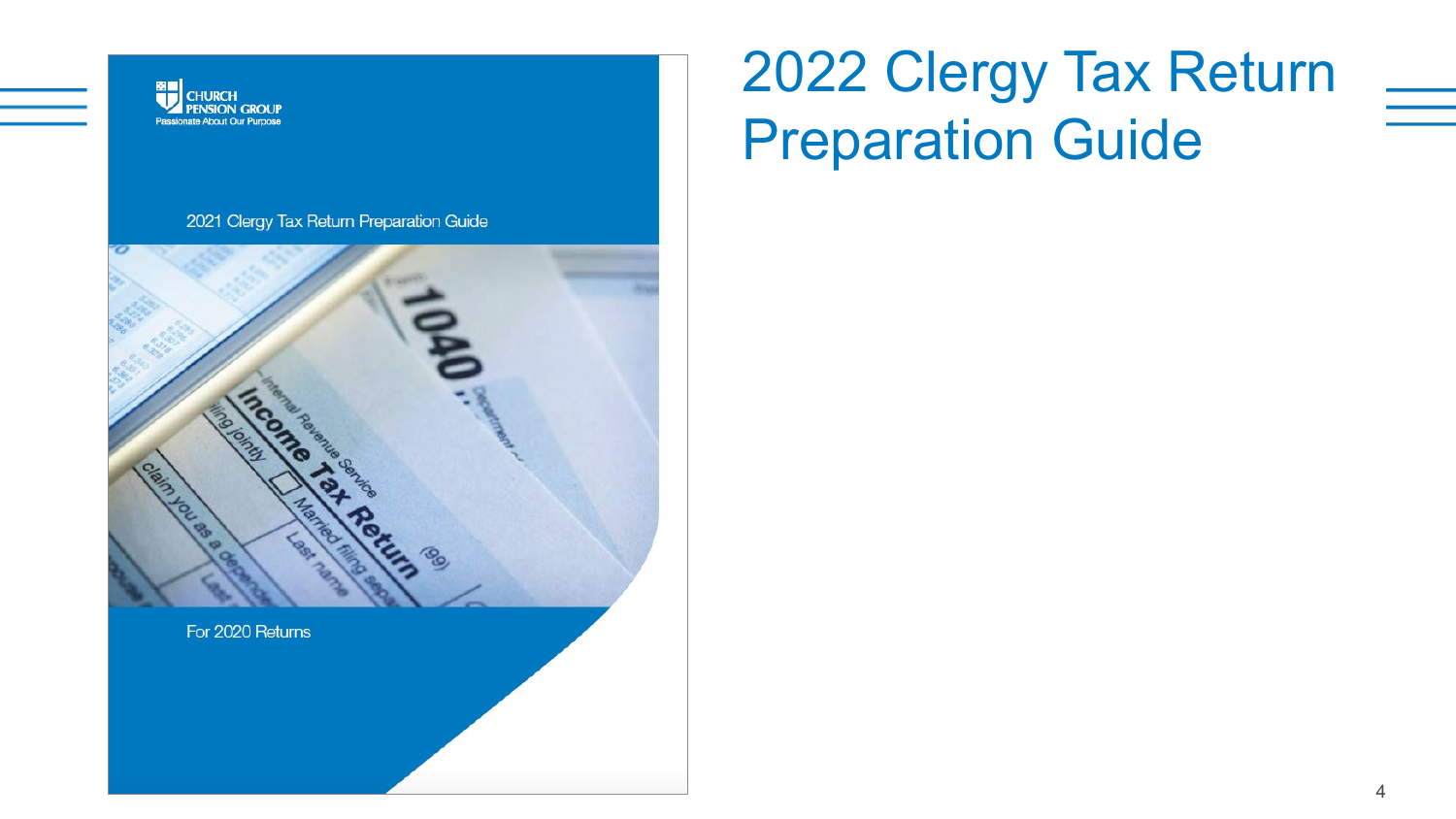# $\equiv$  Income While Working\*

- Cash salary
- Benefit values
	- Non-accountable expense allowance
	- Employer-paid group life insurance > \$50,000 or group-tern life insurance for dependents > \$2,000
	- Unused portion of your housing allowance
	- Personal use of a church-provided car
	- Social Security offset
	- Bonuses/special offerings
	- Forgiveness of debt by employer
- Other (self-employment income)
	- Consulting, counseling, or supply service fees

#### \*There may be other income for each category Contact your tax professional. 5

### Federal: Taxed as Employee SECA: Taxed as Self-Employed

- Federal taxable earned income
- Housing allowance exclusion

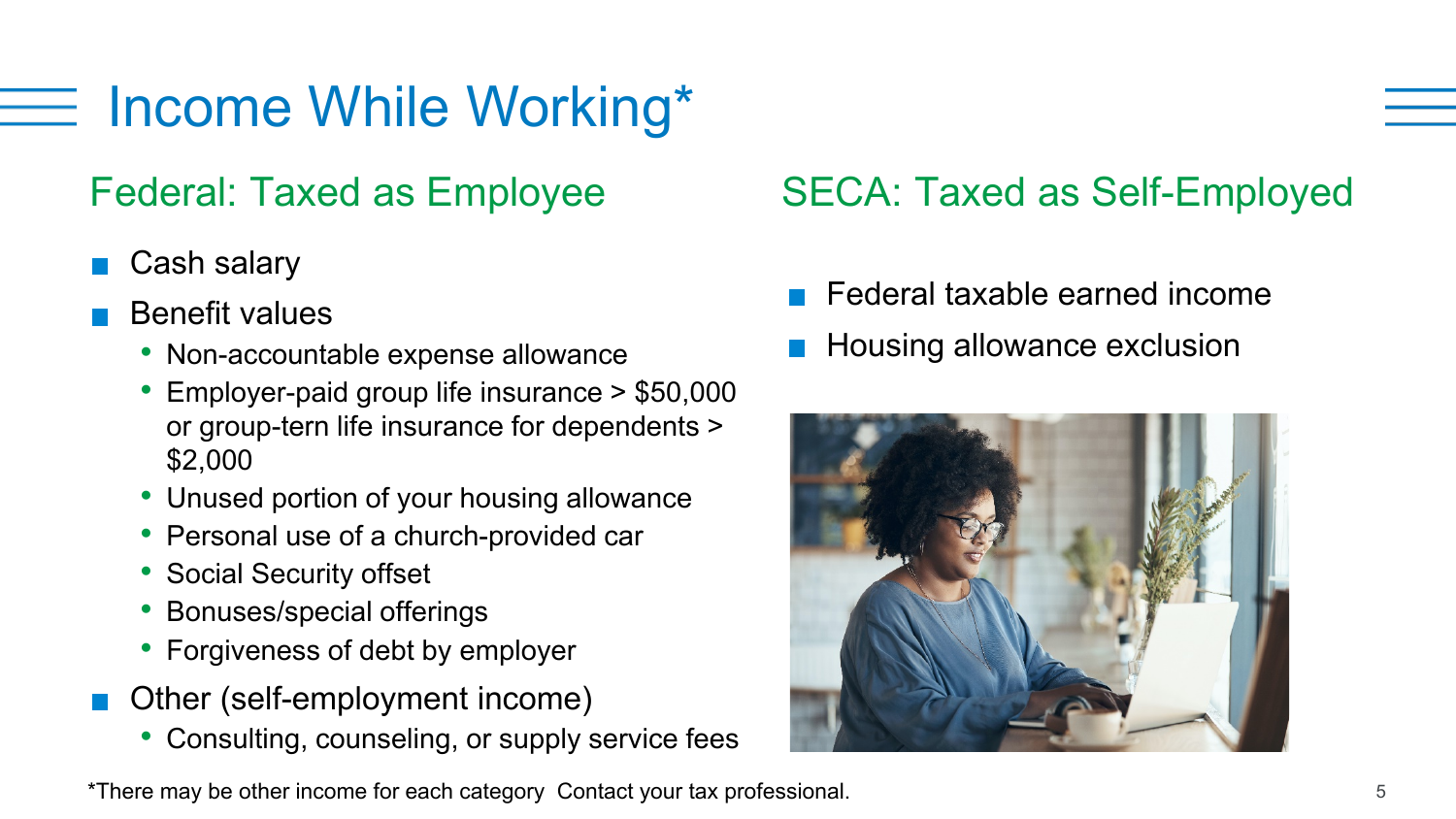## Federal Income Tax Exclusions\*

■ Contributions to 403(b) & traditional IRA (within IRS limitations)

**Housing Allowance** 

#### **Cash housing allowance (cleric provided)**

- Lowest amount of: vestry resolution, actual cash spent, or fair market rental value, furnished plus utilities
- Used to "provide, furnish and maintain" your primary home

#### **Church-provided housing**

• Fair market rental value of church-provided housing as furnished, with utilities if paid by the church

\*You may be eligible for other exclusions. Contact your tax professional. 6 6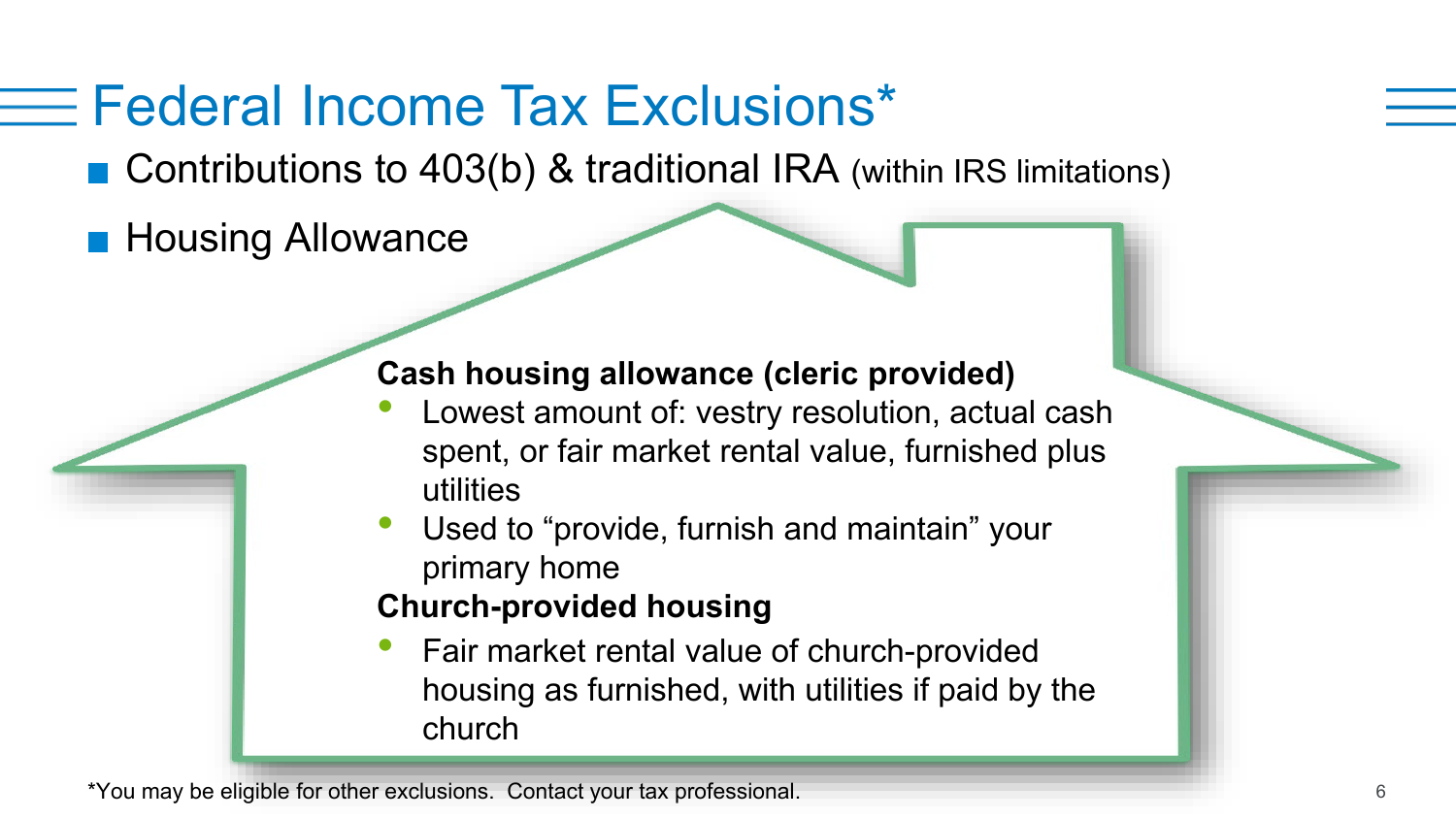

Accountable Reimbursable Business Expense Plan

Travel and other business expenses

- **Should be paid directly by the employer, or**
- Reimbursed through an Accountable Plan
	- Document usage/expense
	- Condition reimbursement of expense on adequate substantiation (e.g., written evidence of expenses of more than \$75\*)
	- Submit for reimbursement within 60 days of incurring expense
	- Not taxable as income
	- Not reported on W-2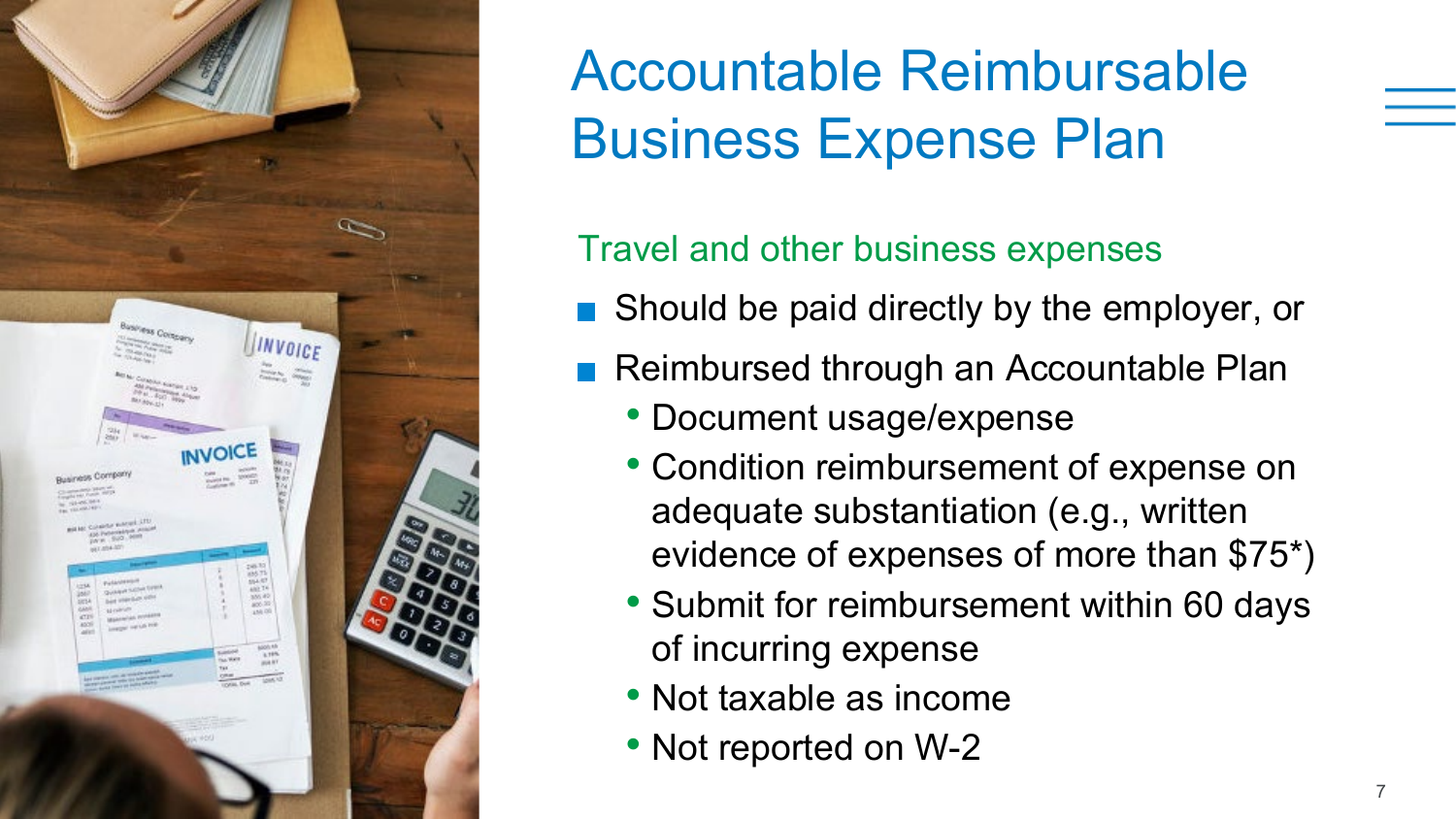

## Potential Reimbursable Business Expenses

Must be necessary or enhance your job as a cleric

- Books, trade journals, newspapers and publications
- **Professional organization dues**
- Dues to chambers of commerce and similar organizations
- Continuing education
- Meals and entertaining with a clear business purpose
- Non-commuting transportation (i.e., travel from church to the hospital)
- Business use of cellular phone
- Cost of purchasing and dry cleaning clericals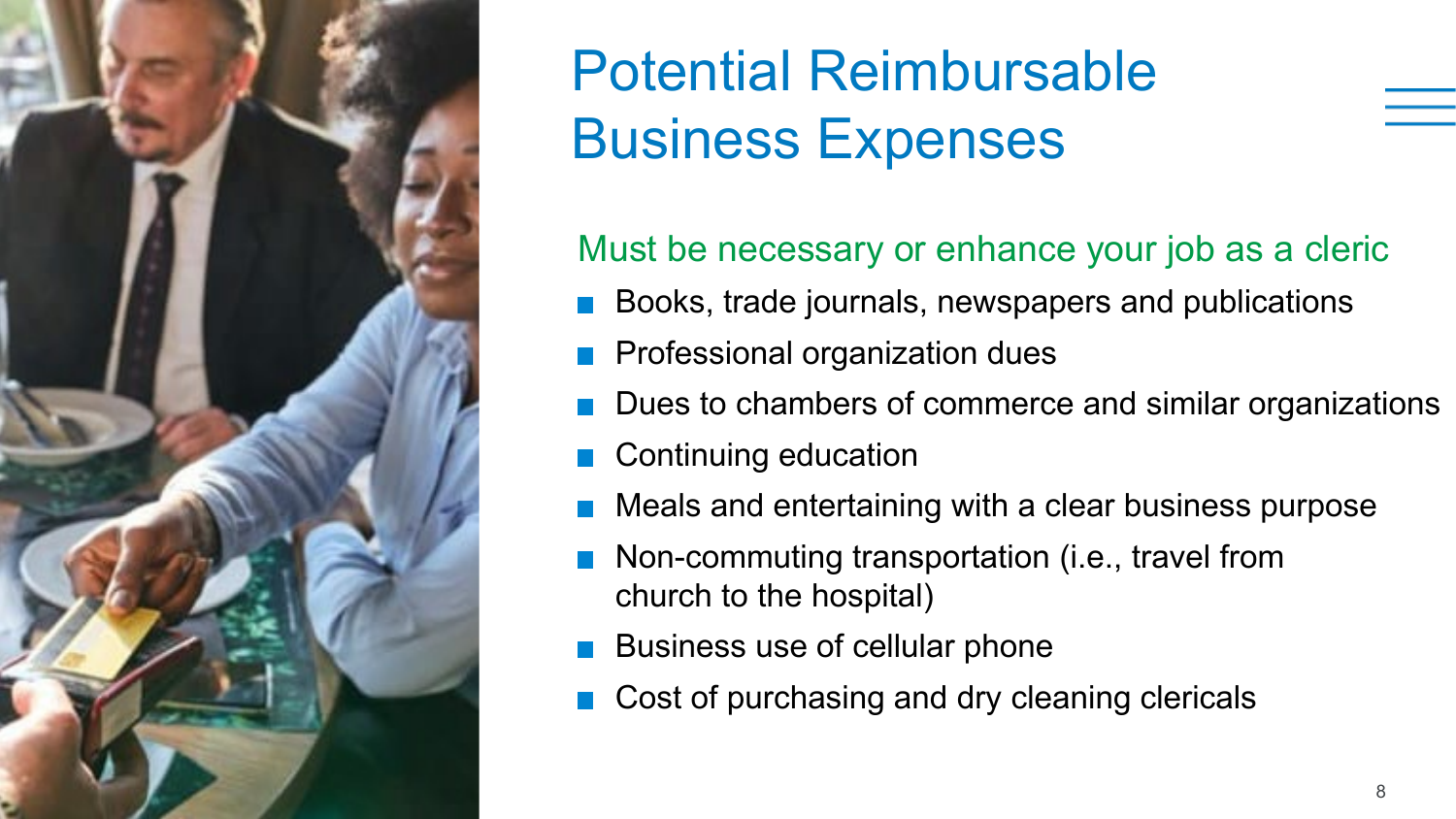## **EXA** Federally Taxable Income in Retirement









 **Cash salary**  (work after retirement) **Pension payment**  (monthly plus Christmas benefit) in excess of housing reduction 

**Retirement plan distributions**

**RSVP distributions**  (may be used for housing allowance)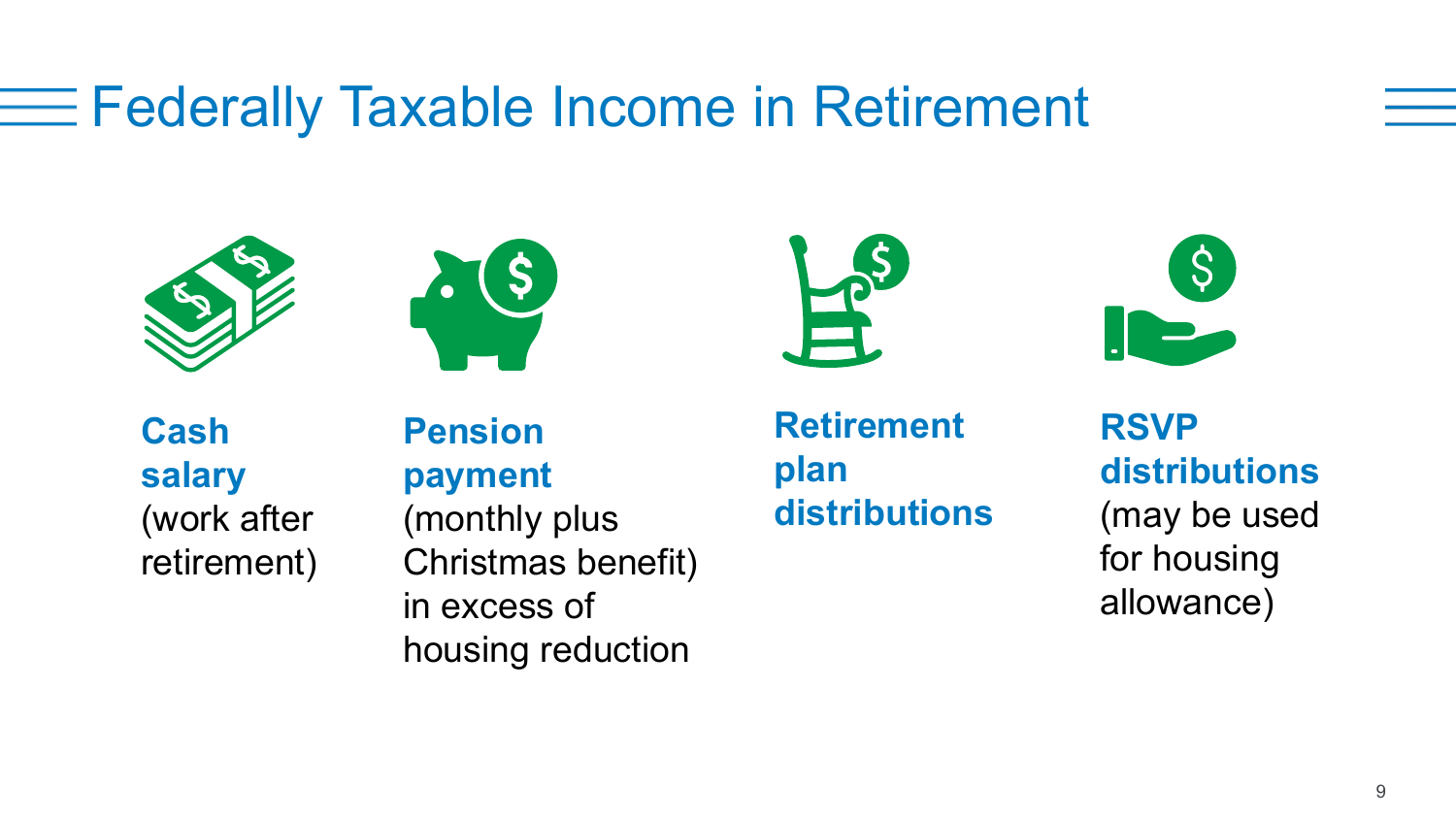## **EXA** Federally Taxable Income in Retirement









**Traditional IRAs** fully taxable

**Roth IRAs** non-taxable after age 59½ and if opened for 5 years

**Social Security**  may be taxable

**Other**  (selfemployment)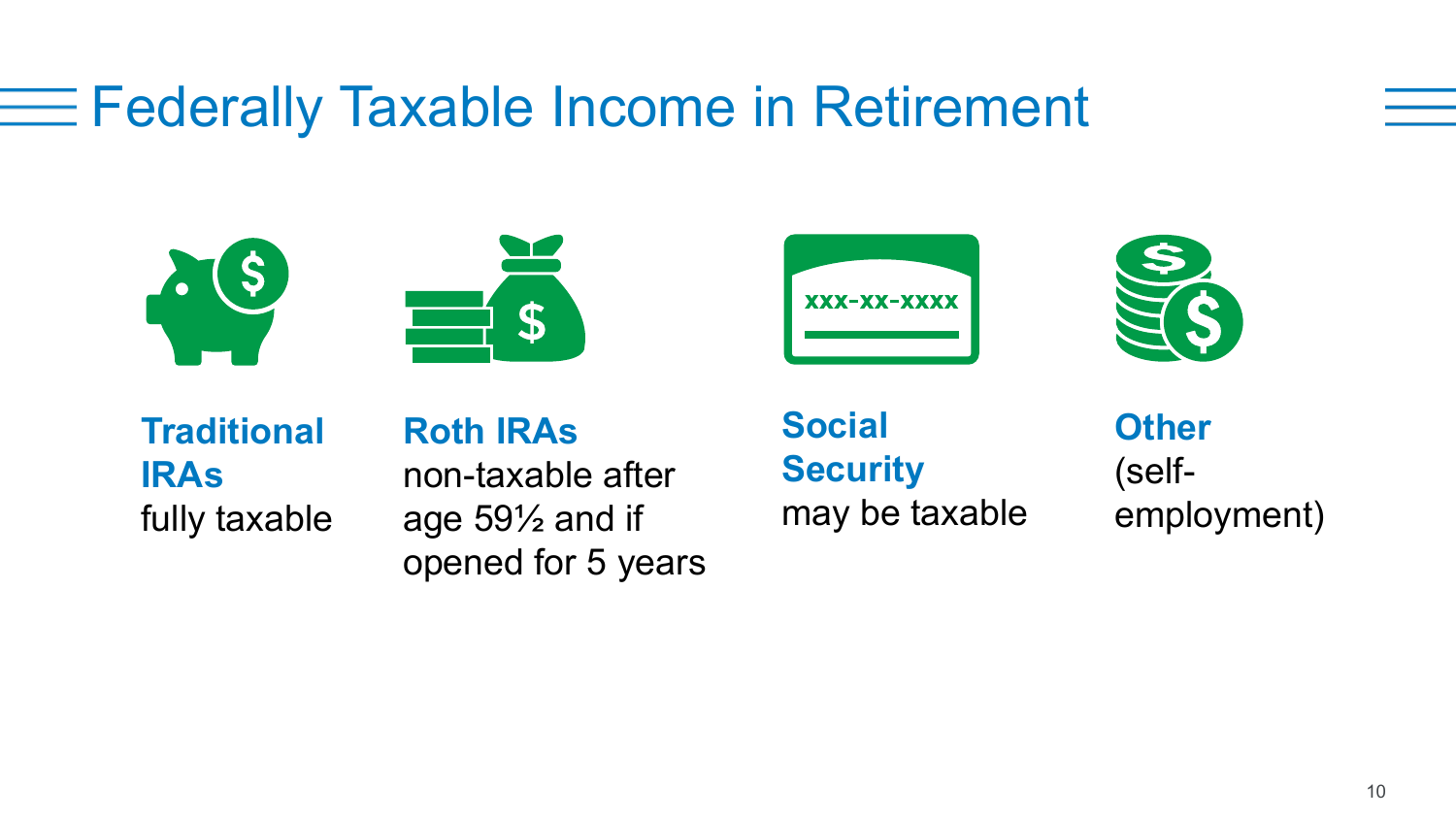## Federal Income Tax Exclusions in Retirement **Housing**



Lower of actual cash spent, fair rental value furnished plus utilities, or declared housing allowance (pension benefit, Christmas check, RSVP withdrawal)



If church-related income during retirement, obtain a separate housing allowance resolution from employer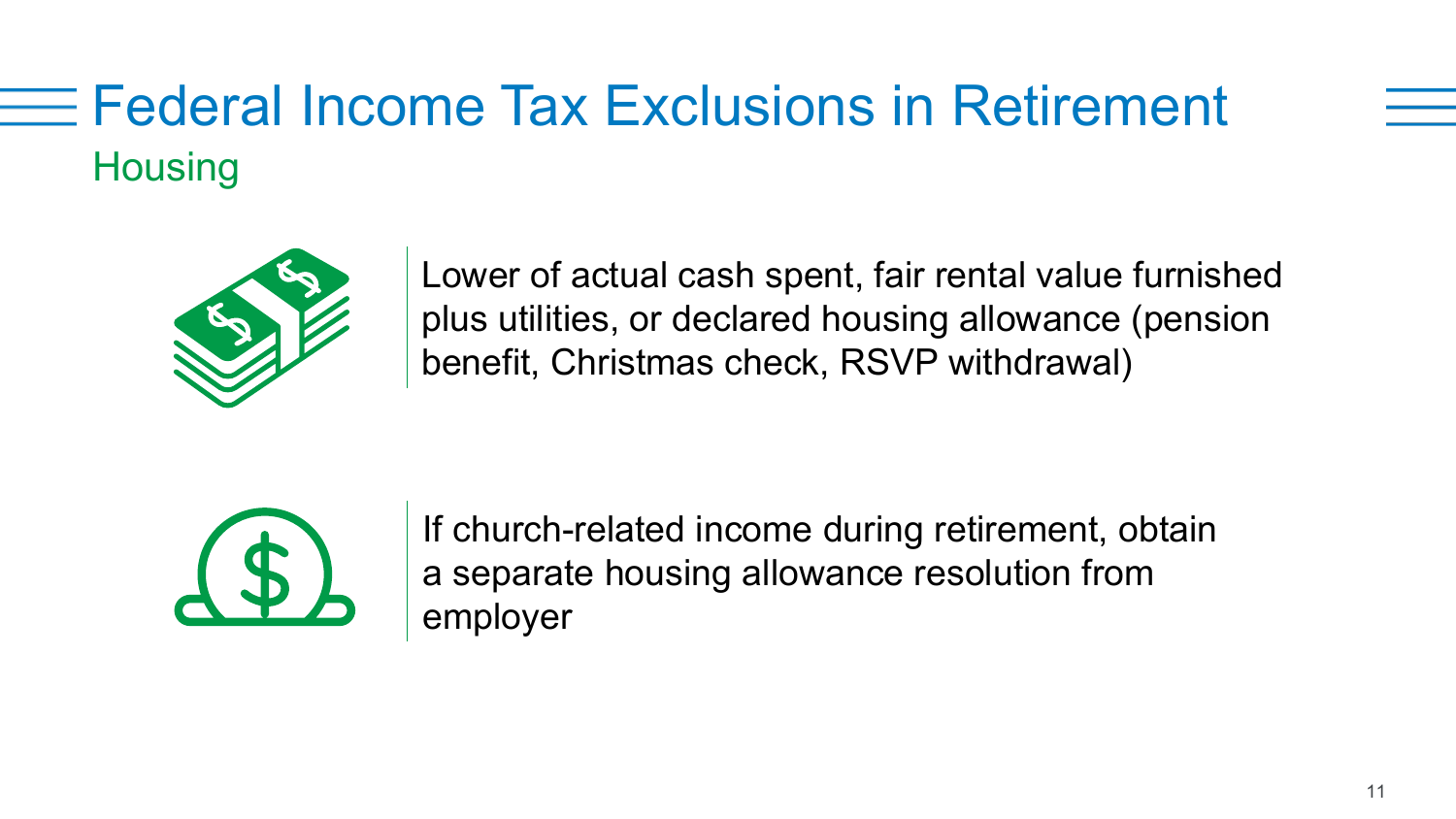## **Federal Income Tax Exclusions in Retirement Benefits**



Post-Retirement Health Subsidy



\$50,000 CPF Life Insurance (if you have no other group life insurance from an employer)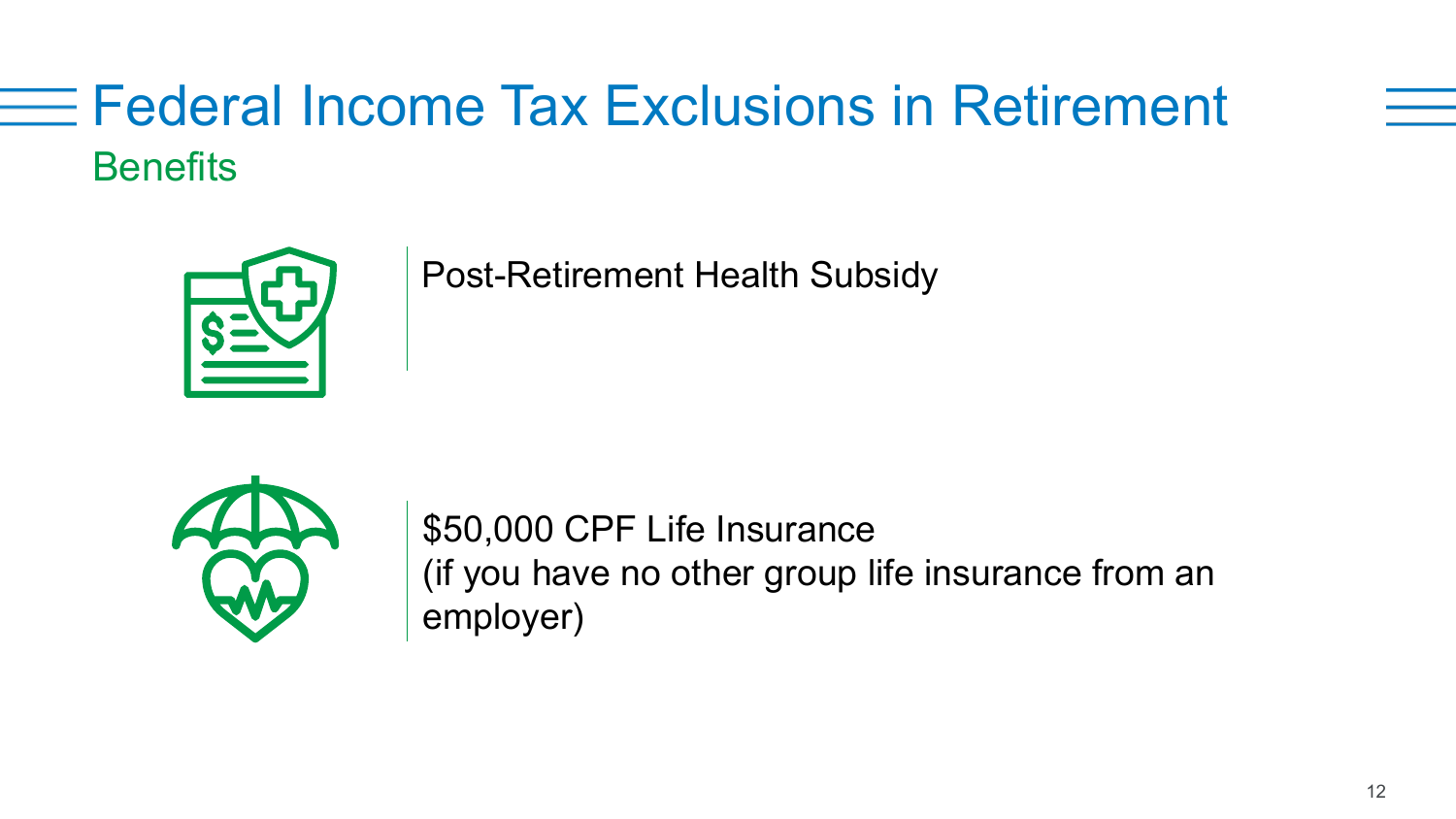## $\equiv$  CPG Resources

19 East 34th Street, NY, NY 10016 (800) 223-6602 **Website:** cpg.org

#### **Client Services**

Monday – Friday  $8:30$  AM  $- 8:00$  PM FT (866) 802-6333

**Email:** benefits@cpg.org

#### **Church Pension Group 6 Complimentary Individual 17 Tax Hotline Financial Discussions**

Committed to helping you retire with more financial security. Our dedicated specialists understand the unique needs of those who serve the Episcopal Church.



**Nancy Fritschner, CPA** (877) 305-1414

**Mary Ann Hanson, CPA** (877) 305-1415

#### **Dolly Rios, CPA** (833) 363-5751 (Spanish and English)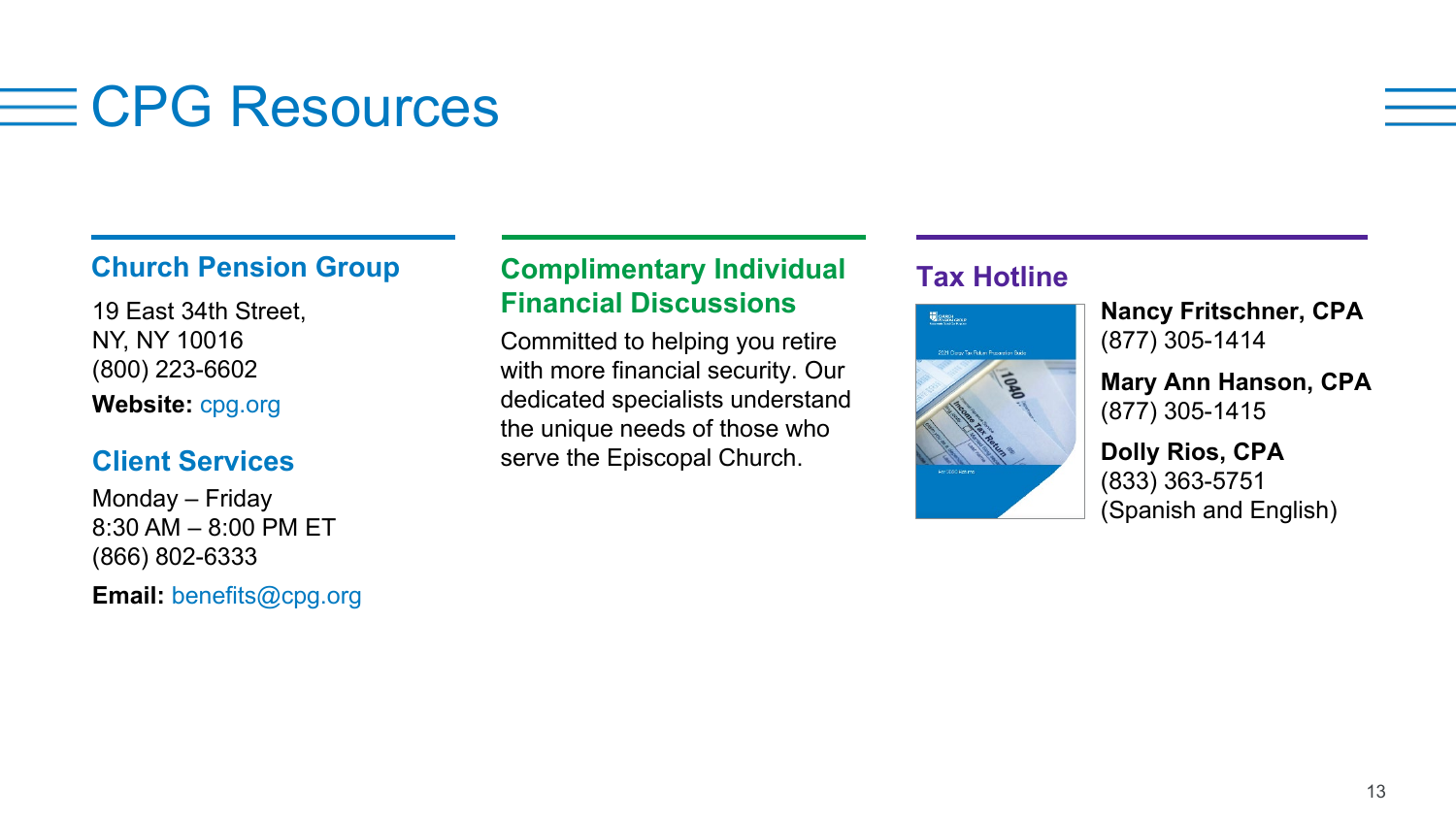## Take Advantage of Your Resources



**Consult a tax advisor/ accountant who understands clergy tax rules** 

#### **Need a recommendation?**

Ask fellow clergy or your Diocesan Financial Officer

#### **Tax resources by Richard R. Hammar, J.D., LL.M., CPA**

#### **2022 Church & Clergy Tax Guide**

• Comprehensive, non-denominational guide to U.S. tax law for ministers and churches. May be purchased online at store.churchlawandtax.com

#### **2022 Tax Guide for Episcopal Ministers (for 2021 Taxes)**

- Specially edited by The Church Pension Fund to meet the needs of The Episcopal Church
- Available to active and retired clergy free online at cpg.org/taxpubs

#### **2022 Federal Reporting Requirements for Episcopal Churches (for 2021 Taxes)**